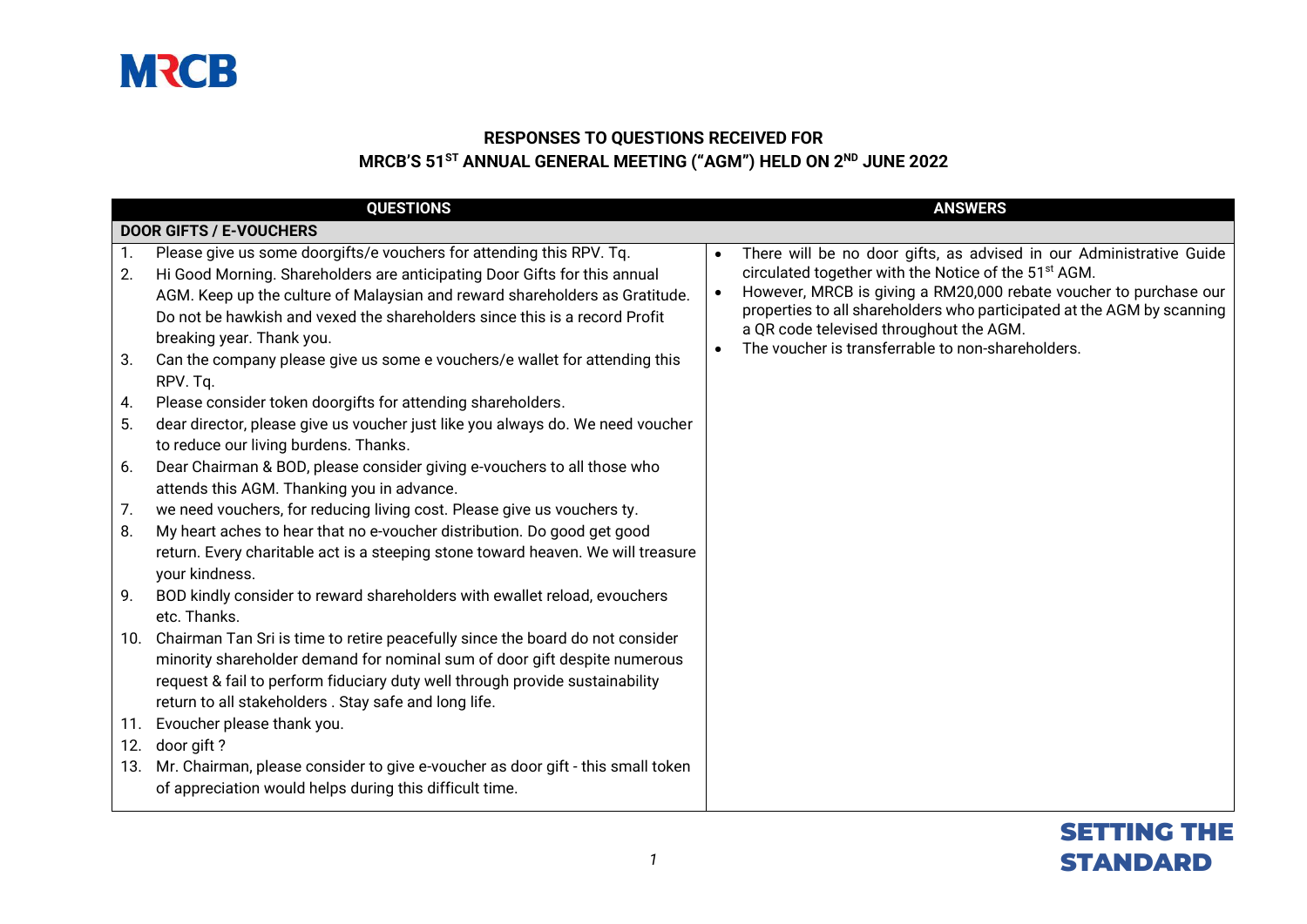

|     | <b>QUESTIONS</b>                                                                   | <b>ANSWERS</b> |
|-----|------------------------------------------------------------------------------------|----------------|
|     | DOOR GIFTS / E-VOUCHERS (Cont'd)                                                   |                |
|     | 14. Please consider giving e-voucher to participating shareholders as token of     | (Answer above) |
|     | appreciation for effort and cost of attending and supporting the company           |                |
|     | Thank you.                                                                         |                |
|     | 15. Good morning Chairman. TNG-ewallet pls. Tq.                                    |                |
|     | 16. WILL WE BE REWARDED WITH E-WALLET, E-VOUCHERS OR FOOD VOUCHERS                 |                |
|     | ? WOULD GREATLY APPRECIATE SOME DOORGIFTS FOR ATTENDING                            |                |
|     | .THANK YOU.                                                                        |                |
|     | 17. Good morning Chairman TNG-ewallet pls.                                         |                |
| 18. | Good morning appreciate you give evouchers tq.                                     |                |
|     | 19. Will the Board consider giving door gift such e-voucher or e-wallets for those |                |
|     | participating in this Agm as a token of appreciation?                              |                |
|     | 20. Evoucher please reconsider thank you.                                          |                |
|     | 21. I am a long time shareholder. I would like to request for e voucher as a token |                |
|     | of appreciation for attending today's RPV meeting.                                 |                |
|     | 22. I humbly request BOD to give evoucher or ewallet to all shareholders who       |                |
|     | attended the meeting as a token of appreciation. I believe the token sum is        |                |
|     | small, manageable and within the budgeted expenses.                                |                |
| 23. | Pls provide an eWallet /eVoucher for attending this meeting. TQ.                   |                |
| 24. | Good morning evouchers please tq.                                                  |                |
|     | 25. Dear Honorable Chairman & Board of Directors, We appeal to your kindselves     |                |
|     | & generosity to reward us your loyal shareholders with E-Wallets, E-Vouchers       |                |
|     | and /or Food Vouchers, for making the effort & taking the time to attend this      |                |
|     | AGM. GREATLY DISAPPOINTED NONE WERE GIVEN LAST YEAR !!! HOPE NOT                   |                |
|     | TO BE DISAPPOINTED AGAIN THIS YEAR !!!!!!!! Look forward to receiving              |                |
|     | YOUR EXCELLENT DOORGIFTS this time ! Thank you.                                    |                |
|     | 26. Shareholders are anticipating yearly Door Gifts while you are expecting        |                |
|     | Salaries. Do not disappoint shareholders attending this virtual AGM. Be            |                |
|     | Generous and Grateful the shareholders. Their time is valuable. Thank you.         |                |
|     |                                                                                    |                |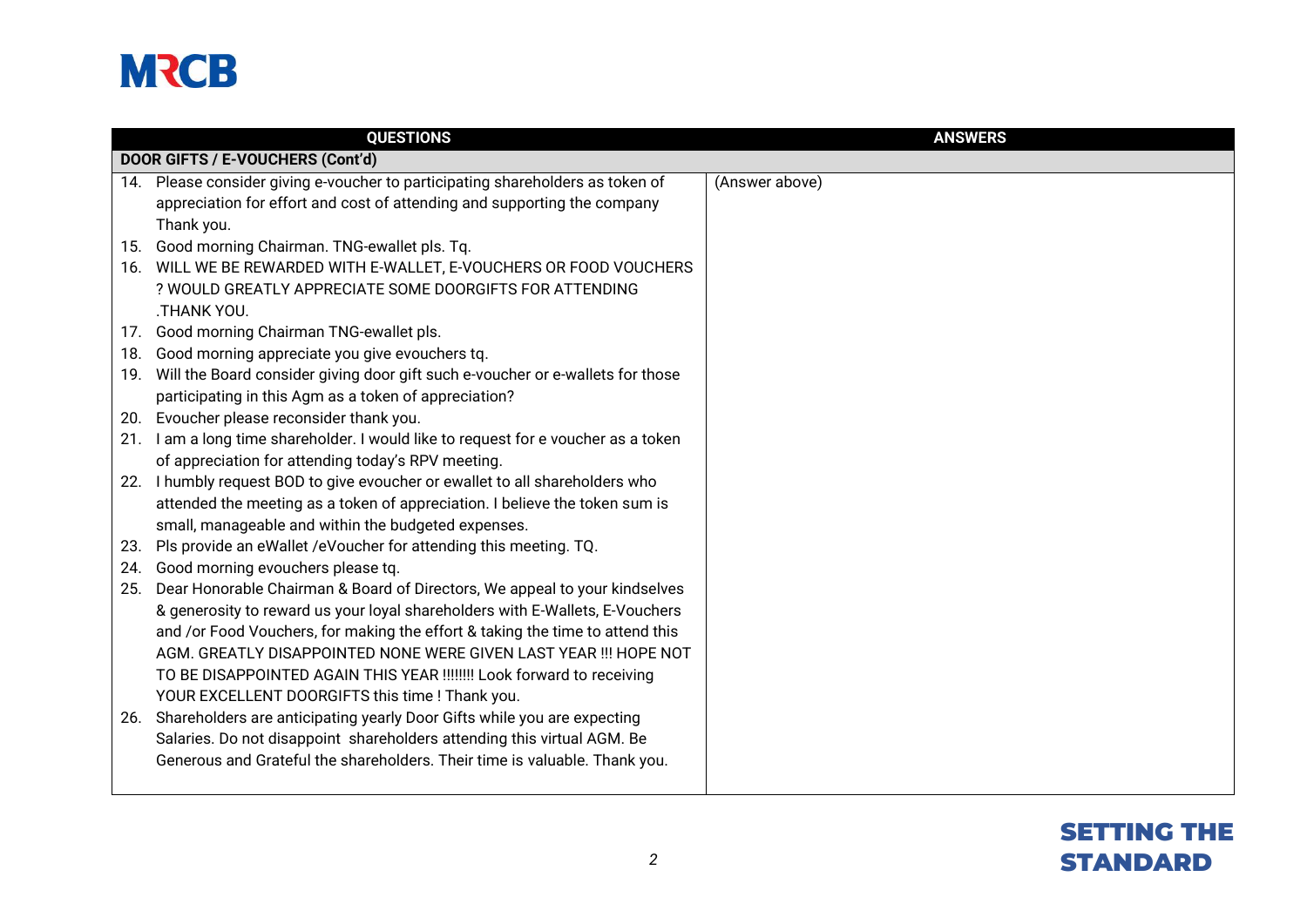|     | <b>QUESTIONS</b>                                                                     | <b>ANSWERS</b>   |
|-----|--------------------------------------------------------------------------------------|------------------|
|     | DOOR GIFTS / E-VOUCHERS (Cont'd)                                                     |                  |
|     | 27. Is the company giving any doorgift to shareholders attending this AGM Very       | (Answer above)   |
|     | arrogant oral replied from Tan Sri in regards on will not give door gift in the      |                  |
|     | next physical AGM. Please bear in mind that chairman position is not belong          |                  |
|     | to Tan Sri and the dismiss fate on axiata CEO is a lesson for all.                   |                  |
|     | 28. I would be truly grateful if the Board could kindly consider giving shareholders |                  |
|     | a good & generous door gift for attending this important AGM as it is not easy       |                  |
|     | to attend this meeting online due to a lot of line interruptions, high wifi costs,   |                  |
|     | platform problems, inconveniences, etc. Many of us as shareholders have to           |                  |
|     | set aside precious time, efforts, dedication & commitment like the Board             |                  |
|     | members and company staff.                                                           |                  |
| 29. | We, the humble shareholders, would truly appreciate if our highly respectable        |                  |
|     | Board could kindly consider giving shareholders a very generous door gift for        |                  |
|     | attending this highly important AGM as it is not easy to attend this meeting         |                  |
|     | online due to a lot of line interruptions, platform problems, inconveniences, wi-    |                  |
|     | fi expenses, covid stress,We also have to set aside precious time, efforts &         |                  |
|     | commitment similar to that displayed by Board members & company staff.               |                  |
|     | Many thanks for your kind understanding & support.                                   |                  |
| 30. | A lot of us cannot afford to buy properties. So giving us property vouchers is       |                  |
|     | as good as not giving us anything. Please DO NOT deprive us of the small             |                  |
|     | gesture of appreciation for our meeting attendance. The dividends declared by        |                  |
|     | the Company is low and we are also faced with capital depreciation due to the        |                  |
|     | drop in share price. Rethink your decision.                                          |                  |
|     | 31. Good day. Thank you for the Door Gift property Discount voucher.                 |                  |
|     | Shareholders have bought MRCB built property. How many more MRCB                     |                  |
|     | properties to buy? SOAR HIGH. SOAR HIGHER than your peers. Do not be                 |                  |
|     | hawkish on Door Gifts for the minority shareholders.                                 |                  |
| 32. | May I know how to claim the RM20K rebate?                                            |                  |
| 33. | is the RM20k rebate voucher transferable to non-shareholders?                        |                  |
|     |                                                                                      |                  |
|     |                                                                                      |                  |
|     |                                                                                      | <b>SETTING T</b> |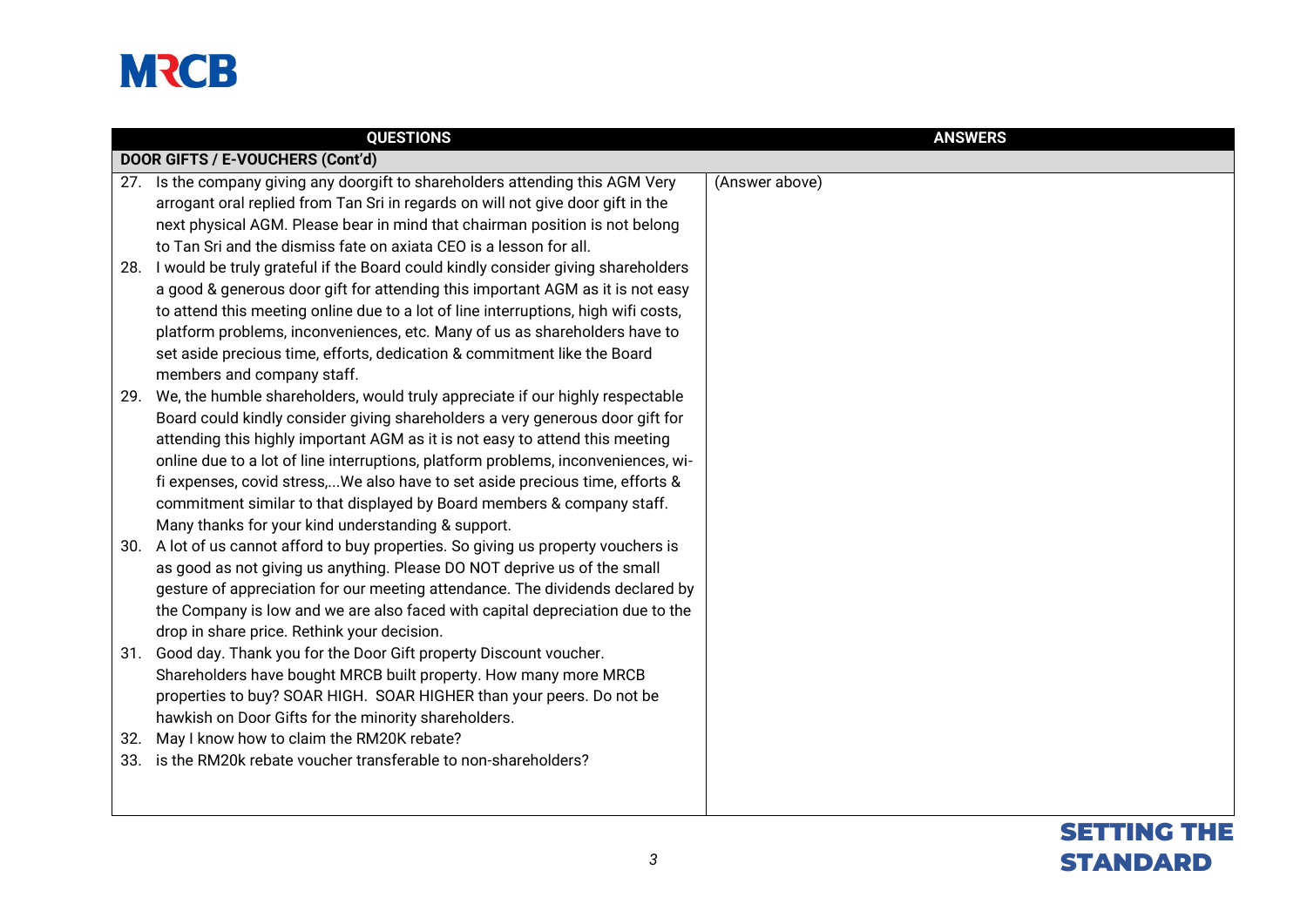|     | <b>QUESTIONS</b>                                                                                                                                                                                                                                                                                                                                                 | <b>ANSWERS</b>                                                                                                     |
|-----|------------------------------------------------------------------------------------------------------------------------------------------------------------------------------------------------------------------------------------------------------------------------------------------------------------------------------------------------------------------|--------------------------------------------------------------------------------------------------------------------|
|     | DOOR GIFTS / E-VOUCHERS (Cont'd)                                                                                                                                                                                                                                                                                                                                 |                                                                                                                    |
| 34. | I notice that for this year agm meeting, attending shareholders are not given<br>any door gift/refreshment. I would like to call upon the chairman of the<br>meeting to give THANK YOU evouchers to attending shareholders as we spend<br>our time and devices in order to attend and attending shareholder also provide<br>valuable information to the company. | (Answer above)                                                                                                     |
|     | <b>AGM MATTERS</b>                                                                                                                                                                                                                                                                                                                                               |                                                                                                                    |
|     | <b>Cost of Annual General Meeting (AGM)</b><br>35. what is the total cost of this agm?                                                                                                                                                                                                                                                                           | RM85,000 was spent on the AV rental, scrutineer and organiser. Others<br>$\bullet$<br>are using inhouse resources. |
|     | <b>Streaming and voting matters</b>                                                                                                                                                                                                                                                                                                                              |                                                                                                                    |
| 36. | login the meeting but can't see the broadcast                                                                                                                                                                                                                                                                                                                    | The AGM will be live at 10 A.M.                                                                                    |
| 37. | Mr Chairman - Kindly allow us to vote when the meeting starts and not keep us<br>waiting long. TQ                                                                                                                                                                                                                                                                | Voting session is open throughout the meeting.<br>$\bullet$                                                        |
|     | <b>Physical AGM</b>                                                                                                                                                                                                                                                                                                                                              |                                                                                                                    |
| 38. | When physical AGM will resume?                                                                                                                                                                                                                                                                                                                                   | We will assess the situation prior to the next AGM.                                                                |
| 39. | when physical agm resume                                                                                                                                                                                                                                                                                                                                         |                                                                                                                    |
|     | <b>Printed Integrated Annual Report</b>                                                                                                                                                                                                                                                                                                                          |                                                                                                                    |
| 40. | I need a set of hard copy of 2021 agm report. pls send asap?                                                                                                                                                                                                                                                                                                     | We will get the share registrar to attend to your request.                                                         |
| 41. | Morning to the board, i requested for the printed hardcopy of the annual report                                                                                                                                                                                                                                                                                  |                                                                                                                    |
|     | (AR) upon registering for this morning VAGM from boardroom but until today, i                                                                                                                                                                                                                                                                                    |                                                                                                                    |
|     | have yet to received it. The glaring and fine prints of AR in pdf format online is                                                                                                                                                                                                                                                                               |                                                                                                                    |
|     | too much for my poor eye-sights for seniors like myself.                                                                                                                                                                                                                                                                                                         |                                                                                                                    |
| 42. | Kindly send me a hardcopy of the AGM                                                                                                                                                                                                                                                                                                                             |                                                                                                                    |
|     |                                                                                                                                                                                                                                                                                                                                                                  |                                                                                                                    |

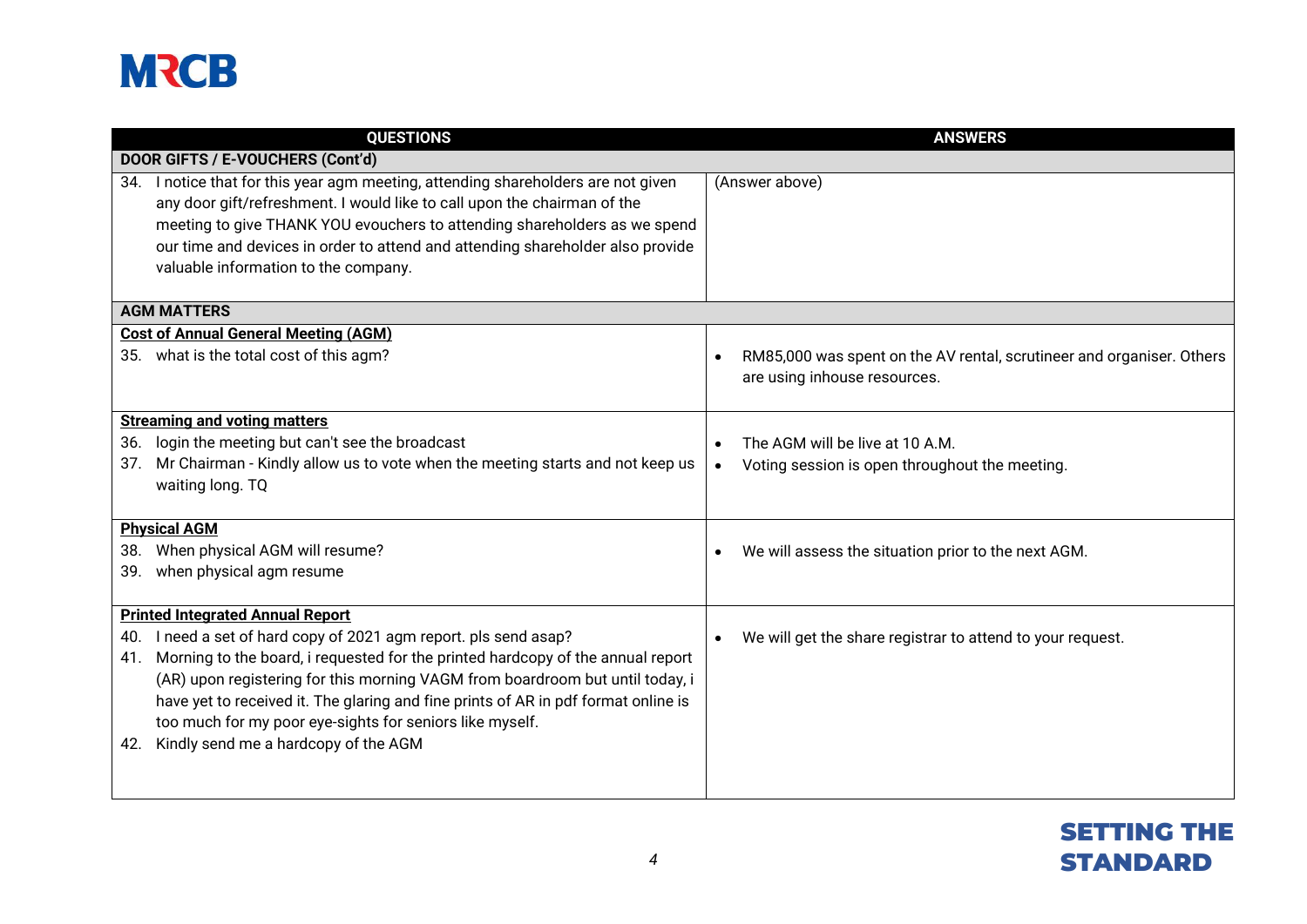| <b>QUESTIONS</b>                                                                                                                                                                                                                                                                                                                                                                                                                   |                        | <b>ANSWERS</b>                                                                                                                                                                              |
|------------------------------------------------------------------------------------------------------------------------------------------------------------------------------------------------------------------------------------------------------------------------------------------------------------------------------------------------------------------------------------------------------------------------------------|------------------------|---------------------------------------------------------------------------------------------------------------------------------------------------------------------------------------------|
| <b>AGM MATTERS (Cont'd)</b>                                                                                                                                                                                                                                                                                                                                                                                                        |                        |                                                                                                                                                                                             |
| <b>Publishing Questions &amp; Answers</b>                                                                                                                                                                                                                                                                                                                                                                                          |                        |                                                                                                                                                                                             |
| 43. Why queries not posted in the screen? As per guidance of SC, In relation to<br>typed texts, listed issuers are advised to make the questions and remarks<br>posed by shareholders during the general meeting visible to all participants of<br>the meeting. Boards should also provide meaningful response to all questions<br>posed by shareholders to them, as recommended in the Malaysian Code on<br>Corporate Governance. | $\bullet$              | All questions will be answered accordingly and will be uploaded on our<br>website together with the answers within 7 working days.                                                          |
| <b>Board allowances for AGM</b>                                                                                                                                                                                                                                                                                                                                                                                                    |                        |                                                                                                                                                                                             |
| 44. CHAIRMAN, use your brain. you are paid attendance fee for this meeting.<br>Shareholder get nothing.                                                                                                                                                                                                                                                                                                                            |                        | The Company has never paid any allowance to the Directors for<br>attending the AGM and has no plan to do so in the future.                                                                  |
| 45. If the board paid attendance fees or reimburse any expenses such as meal /<br>transportation fees to the board members for attending this AGM.                                                                                                                                                                                                                                                                                 |                        |                                                                                                                                                                                             |
| <b>BOARD MATTERS</b>                                                                                                                                                                                                                                                                                                                                                                                                               |                        |                                                                                                                                                                                             |
| <b>Board composition</b>                                                                                                                                                                                                                                                                                                                                                                                                           |                        |                                                                                                                                                                                             |
| 46. Furthermore, Tan Sri is aged 70 years old and above. Let youngster take over<br>the baton.                                                                                                                                                                                                                                                                                                                                     | $\bullet$              | We have a mixed Board, made up of young and mature members to<br>provide diversity of experience and opinion.                                                                               |
|                                                                                                                                                                                                                                                                                                                                                                                                                                    | $\bullet$              | Due to Tan Sri Azlan's vast experience, he gives a lot of advice and<br>wisdom to the Board and the Company.                                                                                |
| <b>Board remuneration/fees</b>                                                                                                                                                                                                                                                                                                                                                                                                     |                        |                                                                                                                                                                                             |
| 47. Any increase on directors / board members fees or allowances as compared<br>with previous year.                                                                                                                                                                                                                                                                                                                                | $\bullet$<br>$\bullet$ | There is no change to the individual Director's Fee & allowances.<br>Meeting allowances of RM3,000 is paid to the Directors and members                                                     |
| 48. I notice meeting allowance are given to directors of different funtion of 4k qne<br>3k respectively. May I know what is the purpose of giving those allowances<br>and the quota given?                                                                                                                                                                                                                                         | $\bullet$              | of the Board Committees, while RM4,000 is paid to the Chairman of the<br>Board and the Chairman of respective Board Committees.<br>We believe that the Chairman and Board members should be |
| 49. Would suggest part of the chairman remuneration will be paid in the form of<br>property rebates voucher and grant of shares. This serve a way to save<br>company cash.                                                                                                                                                                                                                                                         |                        | remunerated appropriately that commensurate with their duties and<br>responsibilities.                                                                                                      |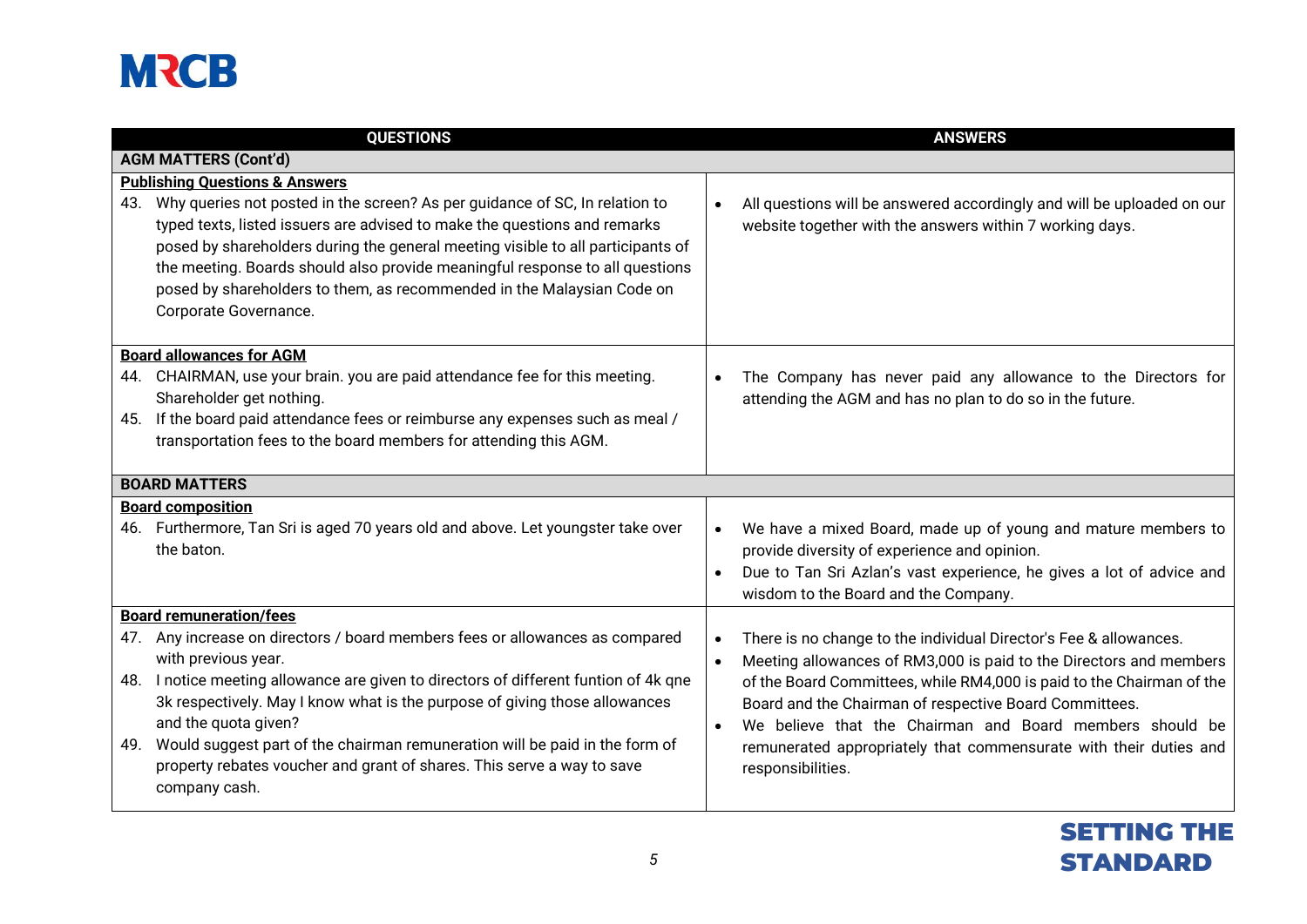| <b>QUESTIONS</b>                                                                                                                                                                                                                                                                                                                                                                                                                                                                                                                                                                                                                                                                                                                                                                                                                                                                                                                                                                                              | <b>ANSWERS</b>                                                                                                                                                                                                                                                                                                                                                                                                                                                                                                                                                                                                                                                                                                                                                                                                                                                                                                                                                                                                                                                                 |
|---------------------------------------------------------------------------------------------------------------------------------------------------------------------------------------------------------------------------------------------------------------------------------------------------------------------------------------------------------------------------------------------------------------------------------------------------------------------------------------------------------------------------------------------------------------------------------------------------------------------------------------------------------------------------------------------------------------------------------------------------------------------------------------------------------------------------------------------------------------------------------------------------------------------------------------------------------------------------------------------------------------|--------------------------------------------------------------------------------------------------------------------------------------------------------------------------------------------------------------------------------------------------------------------------------------------------------------------------------------------------------------------------------------------------------------------------------------------------------------------------------------------------------------------------------------------------------------------------------------------------------------------------------------------------------------------------------------------------------------------------------------------------------------------------------------------------------------------------------------------------------------------------------------------------------------------------------------------------------------------------------------------------------------------------------------------------------------------------------|
| THE EDGE ARTICLE                                                                                                                                                                                                                                                                                                                                                                                                                                                                                                                                                                                                                                                                                                                                                                                                                                                                                                                                                                                              |                                                                                                                                                                                                                                                                                                                                                                                                                                                                                                                                                                                                                                                                                                                                                                                                                                                                                                                                                                                                                                                                                |
| As a minority shareholder, I have taken note of the article by Edge and MRCB's<br>50.<br>subsequent clarification announcement. My concern and question to the<br>Independent Directors is how independent are the Independent Directors, are<br>they going to protect the major shareholders' interest only or are they going to<br>protect all shareholders' interest including minorities like us. Maybe the Board<br>can explain the mechanism in place to ensure protection of minority interest<br>so that we won't be disadvantaged by the decision and corporate maneuver of<br>the majority shareholder.<br>Do the company wish to comment on last week The Edge report on MRCB<br>51.<br>restructuring.<br>Article by Edge and MRCB's subsequent clarification announcement. My<br>52.<br>concern and question to the Independent Directors is how independent are the<br>Independent Directors.<br>Does the board have plan to split the company into construction arm and<br>53.<br>property arm? | On minority shareholders' interest, under the Company's Act 2016,<br>every director of a company has a fiduciary duty to act at all times, and<br>exercise his/her powers for a proper purpose and in good faith in the<br>best interest of the company.<br>In any case, we also conduct a rigorous independent Board Evaluation<br>Exercise conducted annually, which includes an assessment of the<br>independence of the Independent Directors. Last year it was conducted<br>by the Institute of Corporate Directors Malaysia.<br>Based on the outcome of the assessment on independence conducted<br>during the last Board Evaluation Exercise, the Board is satisfied that all<br>our independent directors have met the criteria as required by the Main<br>Market Listing Requirements of Bursa Malaysia Securities Berhad.<br>MRCB also sought an external consultant to assist in the sourcing of<br>the independent director to be appointed.<br>Any corporate exercise that involves the Company will have to be<br>approved by shareholders at a General Meeting. |

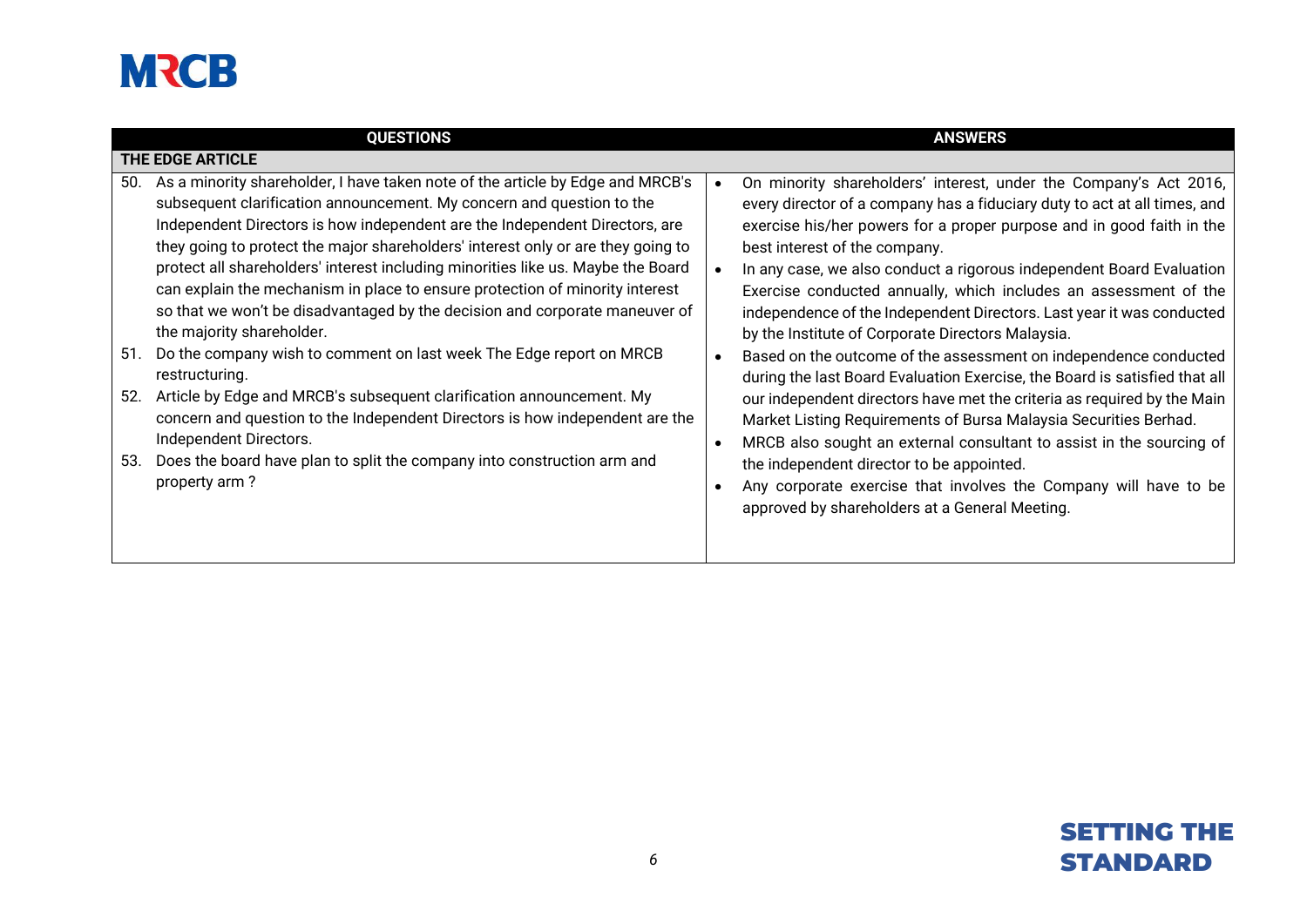| <b>QUESTIONS</b>                                                                                                                                                                                                                                                                                                                                                   | <b>ANSWERS</b>                                                                                                                                                                                                                                                                                                                                                                                                                                           |
|--------------------------------------------------------------------------------------------------------------------------------------------------------------------------------------------------------------------------------------------------------------------------------------------------------------------------------------------------------------------|----------------------------------------------------------------------------------------------------------------------------------------------------------------------------------------------------------------------------------------------------------------------------------------------------------------------------------------------------------------------------------------------------------------------------------------------------------|
| PROPERTY DEVELOPMENT & INVESTMENT                                                                                                                                                                                                                                                                                                                                  |                                                                                                                                                                                                                                                                                                                                                                                                                                                          |
| <b>International projects</b>                                                                                                                                                                                                                                                                                                                                      |                                                                                                                                                                                                                                                                                                                                                                                                                                                          |
| 54. do the company wish to update shareholders update and progress on the New<br>Zealand and Gold Coast project.                                                                                                                                                                                                                                                   | Updates were provided in the GMD's presentation<br>$\bullet$<br>The New Zealand Aotea Over Station Development project will begin<br>$\bullet$<br>once the construction of the City Rail Link's Aotea Station is completed<br>in 2024.<br>The Vista Street project in the Gold Coast in Australia is expected to<br>commence in 2023, and targeted to be completed in 2026, subject to<br>receipt of all development consents and statutory obligations. |
| <b>Property sales</b><br>55. What is the target new property sales for FY2022?                                                                                                                                                                                                                                                                                     | Property sales target for FY2022 is RM500 million.                                                                                                                                                                                                                                                                                                                                                                                                       |
| VIVO@9 Seputeh                                                                                                                                                                                                                                                                                                                                                     |                                                                                                                                                                                                                                                                                                                                                                                                                                                          |
| May I have Board comment on Vivo project @9 Seputeh which the property<br>56.<br>have been handled over to buyers few years ago but many defects remain<br>unsolved and the retail area is remain without any tenant except 7-Eleven. Are<br>this project considered a failure?<br>57. Many buyer of vivo project @9 Seputeh having bad experience buying property | Firstly, I would like to humbly apologise. Since completion in 2019, we<br>$\bullet$<br>have handed over the properties to their owners. We have also been<br>proactive in rectifying defects since 2019, however, defects<br>rectification works were delayed due to Covid-19 restrictions,<br>particularly within residential spaces which were bound by stricter                                                                                      |
| with MRCB. How the company going to managed this?                                                                                                                                                                                                                                                                                                                  | SOPs.                                                                                                                                                                                                                                                                                                                                                                                                                                                    |
| The vivo property is now over defect liability period but the raining water<br>58.<br>leakage from outside building. Can the company help to look on this ?                                                                                                                                                                                                        | We extended the Defects Liability Period until 31 March 2022, and was<br>$\bullet$<br>working closely with Kementerian Perumahan dan Kerajaan Tempatan<br>as well as the residents on the rectification works, which is currently in<br>full swing.                                                                                                                                                                                                      |
|                                                                                                                                                                                                                                                                                                                                                                    | We are a responsible developer and will see to it that all the defect list<br>are completely attended to.<br>During the MCO, retailers were cautious in their expansion plans.<br>As the market has slowly recovered, we are aggressively marketing the<br>commercial buildings in order to increase footfall traffic to support the<br>retail area. This will take time.                                                                                |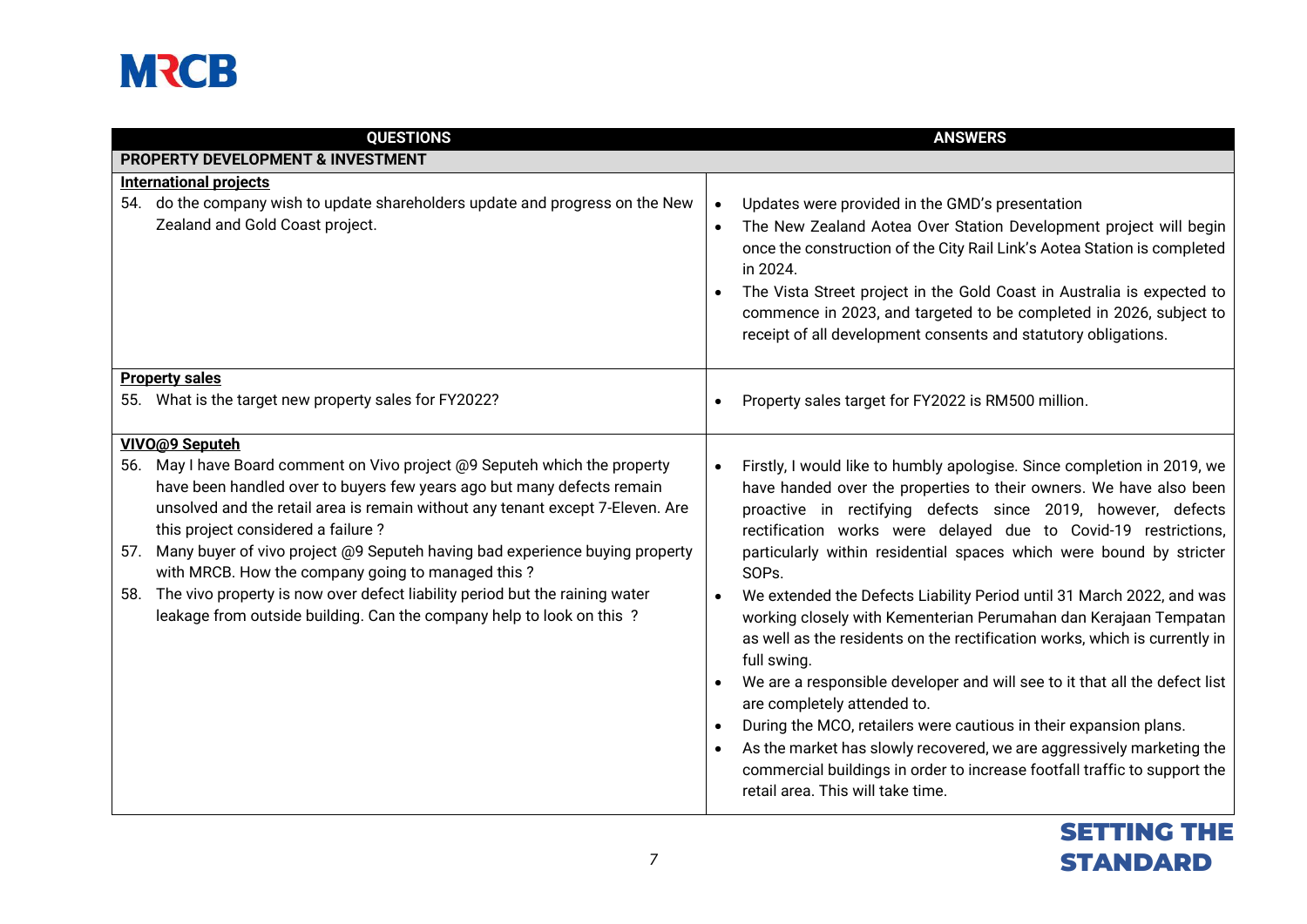| <b>QUESTIONS</b>                                                                                                                                                                                               | <b>ANSWERS</b>                                                                                                                                                                                                                                                                                                                                                                                                                                                                                                                                                                                                                                                                                                                       |
|----------------------------------------------------------------------------------------------------------------------------------------------------------------------------------------------------------------|--------------------------------------------------------------------------------------------------------------------------------------------------------------------------------------------------------------------------------------------------------------------------------------------------------------------------------------------------------------------------------------------------------------------------------------------------------------------------------------------------------------------------------------------------------------------------------------------------------------------------------------------------------------------------------------------------------------------------------------|
| <b>ENGINEERING, CONSTRUCTION &amp; ENVIRONMENT</b>                                                                                                                                                             |                                                                                                                                                                                                                                                                                                                                                                                                                                                                                                                                                                                                                                                                                                                                      |
| <b>Rising material costs</b><br>59. Rising construction materials price. How much impact does this create and<br>can the company claim back from clients should cost increase more than an<br>estimated range. | The Government has provided multiple avenues for addressing the<br>disruption effects of Covid-19.<br>For Government contracts, the Government has introduced a Variation<br>of Price (VOP) policy to reduce the financial burden affected by the<br>increase in building material prices in the markets which is a result of<br>the Covid-19 pandemic.<br>MRCB will be able to provide justification on the impact of increasing<br>raw material costs on the project.<br>For other projects, we have been able to manage our costs and do not<br>see any immediate impact. Most of our projects are at the tail-end of<br>construction where materials and their prices had already been locked-<br>in.                            |
| <b>Labour shortage</b><br>60. Is the MRCB currently facing a labor shortage?                                                                                                                                   | The whole industry is facing a labour shortage, and labour costs have<br>also increased substantially in the last six months.<br>As part of our strategy to mitigate this risk is to move our workforce<br>from one project to another, as soon as a project is completed.<br>We also manage our sub-contractors to ensure our projects have<br>adequate manpower, and are cautious not to rely on a single vendor.<br>We have also engaged the Prisons Department and set-up the<br>PEKA@MRCB programme to reskill prisoners/offenders, by offering<br>them an opportunity to work with minimum wage and EPF contribution.<br>Since the start of our programme in 2019, 231 prisoners/offenders<br>have been deployed to our sites. |
| <b>PR1MA Brickfields</b><br>61. prima brickfield development, when is expected to complete?                                                                                                                    | We are just the contractor of this project and not the developer.<br>The progress of the project was severely affected by Covid-19 and we<br>$\bullet$<br>have received the contract extension until June 2023 to complete the<br>project.                                                                                                                                                                                                                                                                                                                                                                                                                                                                                           |

### SETTING THE STANDARD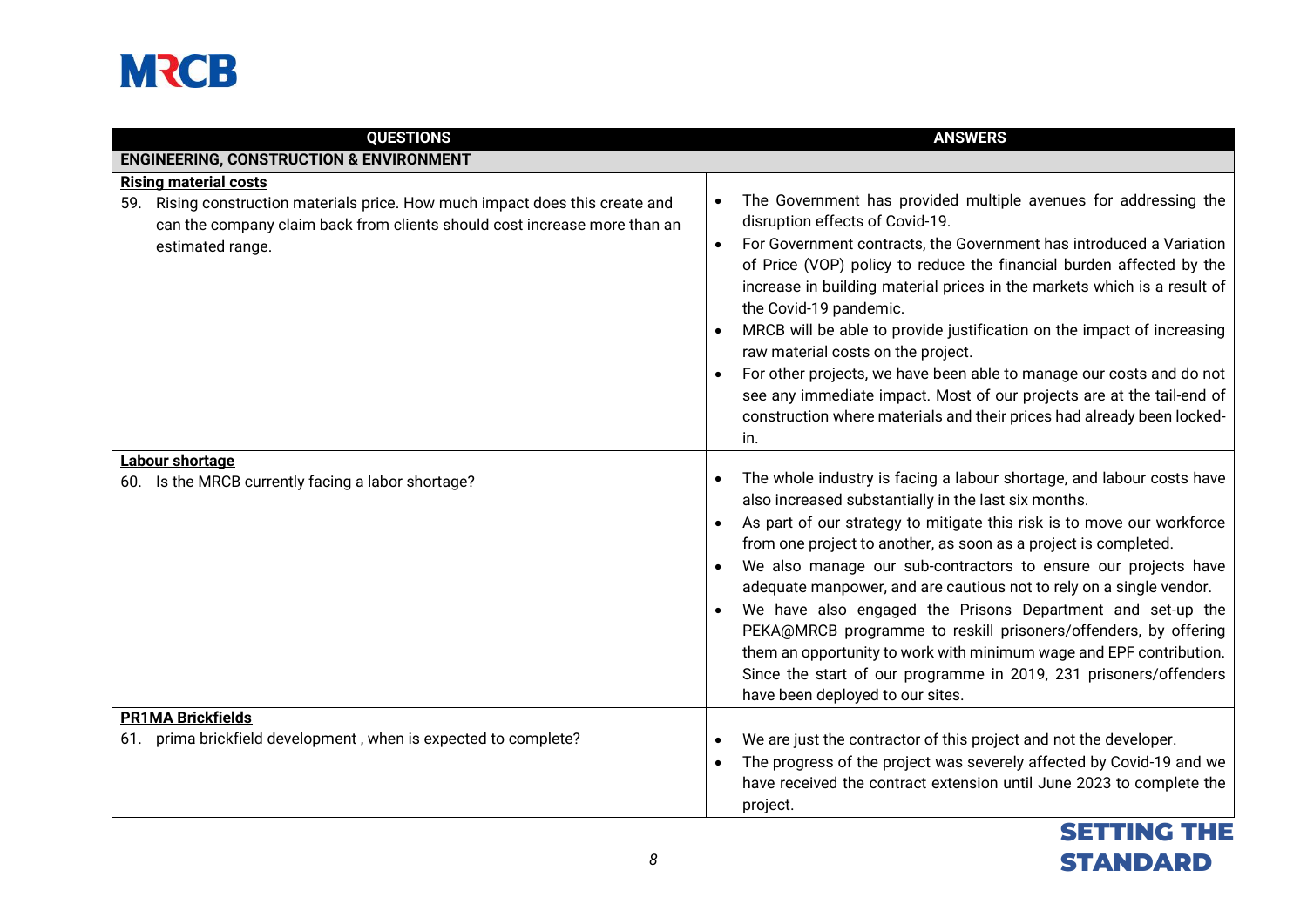| <b>QUESTIONS</b>                                                                                                                                            | <b>ANSWERS</b>                                                                                                                                                                                                                                                                                                                                                        |
|-------------------------------------------------------------------------------------------------------------------------------------------------------------|-----------------------------------------------------------------------------------------------------------------------------------------------------------------------------------------------------------------------------------------------------------------------------------------------------------------------------------------------------------------------|
| <b>ENGINEERING, CONSTRUCTION &amp; ENVIRONMENT (Cont'd)</b>                                                                                                 |                                                                                                                                                                                                                                                                                                                                                                       |
| Government infrastructure projects<br>62. Any intention to undertake or participate in government upcoming public rail<br>project / highway project?        | Yes, and we will bid aggressively.<br>$\bullet$                                                                                                                                                                                                                                                                                                                       |
| MRT <sub>3</sub><br>63. How is MRT 3 going now?<br>Will mrcb team out with any local or foreign companies to tender a bigger<br>64.<br>share in mrt 3?      | Tender for three (3) packages were called on 27 May 2022.<br>We are in the process of submitting a tender for this project, and<br>strategies on partnerships and project company structure will be<br>decided in due course.<br>It is also important to note that the Government also has strict<br>requirements on the percentage of foreign participation allowed. |
| <b>Eastern Dispersal Link Expressway</b><br>65. What the status of the edl disposal, has the transaction been completed?                                    | Yes, this transaction was completed in 2019.                                                                                                                                                                                                                                                                                                                          |
| <b>Order book</b><br>66. If current order book able to sustain encouraging profit margin?<br>What is your target replenishment orderbook for FY2022?<br>67. | Backed by our solid track record and core engineering competencies,<br>we are aggressively bidding for projects, one of them being the MRT3<br>project, as well as work packages for the 709 km Sabah Pan Borneo<br>Highway.<br>We have also recently been awarded a flood mitigation project for the<br>Muara Sg. Pahang Phase 3, which is valued at RM380 million.  |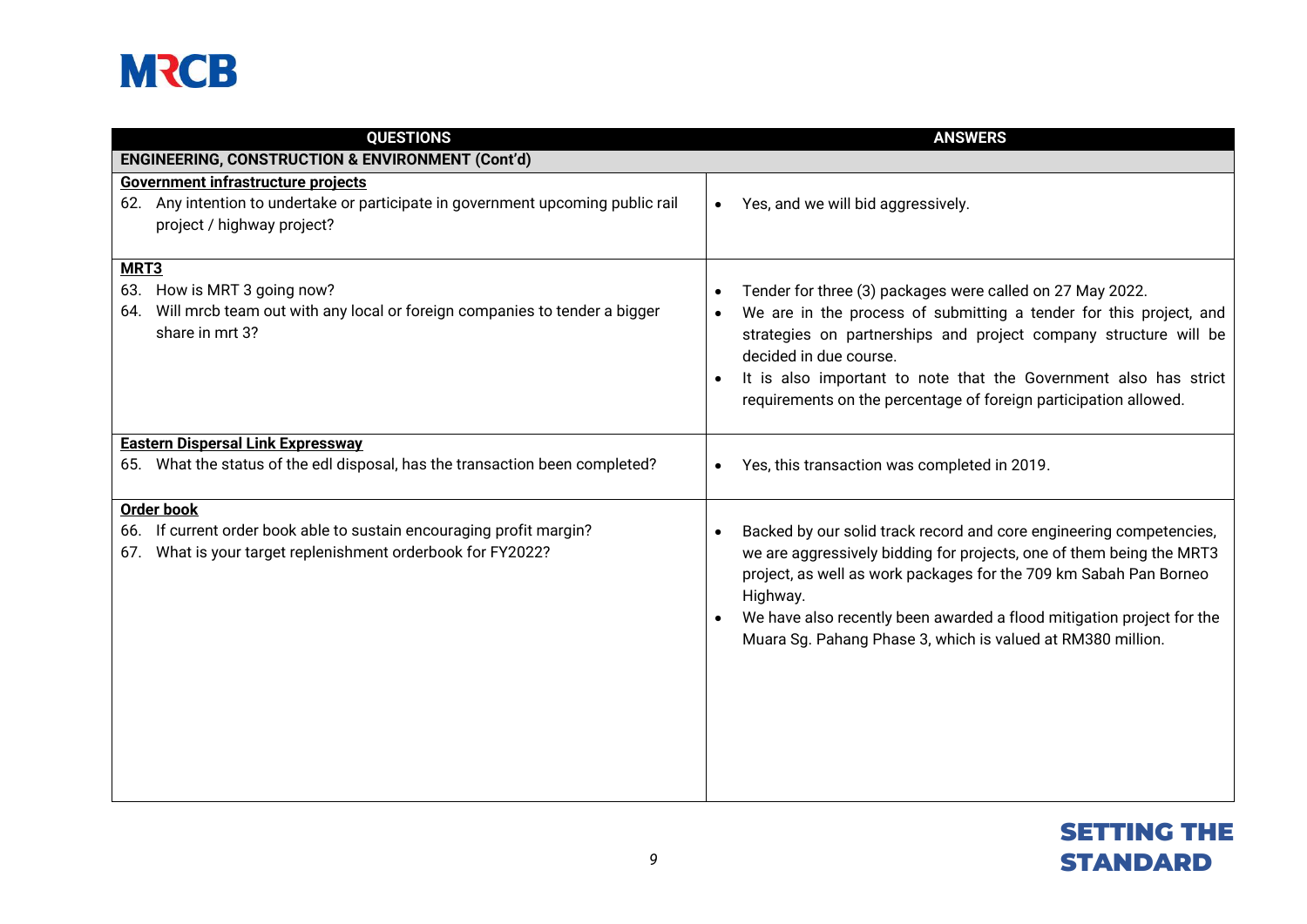| <b>QUESTIONS</b>                                                                                                                                                                                                                                                                                                                                                                                                                                                                                                                                                                                                                  | <b>ANSWERS</b>                                                                                                                                                                                                                                                                                                                                                                                                                                                                                                              |
|-----------------------------------------------------------------------------------------------------------------------------------------------------------------------------------------------------------------------------------------------------------------------------------------------------------------------------------------------------------------------------------------------------------------------------------------------------------------------------------------------------------------------------------------------------------------------------------------------------------------------------------|-----------------------------------------------------------------------------------------------------------------------------------------------------------------------------------------------------------------------------------------------------------------------------------------------------------------------------------------------------------------------------------------------------------------------------------------------------------------------------------------------------------------------------|
| <b>ENGINEERING, CONSTRUCTION &amp; ENVIRONMENT (Cont'd)</b>                                                                                                                                                                                                                                                                                                                                                                                                                                                                                                                                                                       |                                                                                                                                                                                                                                                                                                                                                                                                                                                                                                                             |
| <b>Tender book</b><br>68. What are the projects that MRCB bidding now? What is the tender book value<br>currently?                                                                                                                                                                                                                                                                                                                                                                                                                                                                                                                | There were not many tenders since 2020.<br>$\bullet$<br>As at 31 March 2022, our open tender book stood at RM415 million.<br>$\bullet$<br>With the transition into the endemic phase, we are seeing more<br>$\bullet$<br>private and Government tenders coming out, and we will be bidding<br>aggressively for new projects.<br>We will also launch developments that were put on hold in 2020 and<br>$\bullet$<br>2021, and will focus on developing purpose-built buildings to boost<br>our orderbook.                    |
| <b>FINANCIAL PERFORMANCE</b>                                                                                                                                                                                                                                                                                                                                                                                                                                                                                                                                                                                                      |                                                                                                                                                                                                                                                                                                                                                                                                                                                                                                                             |
| <b>Financials</b><br>69. The 3 years average gross profit, operating profit and net income are growing<br>at a rate lower than inflation. In fact there is hardly any growth since FY 2017.<br>70. The 3 years average Return on Equity (ROE) shows the company is not being<br>managed efficiently. What are the plans to address the above [low growth rate<br>of gross profit, operating profit and net income, as well as ROE]?<br>71. From the financials over a period of 5 years, it shows the company has a<br>cashflow problem. What are the plans to address it? Please correct me if I<br>have interpreted it wrongly. | MRCB does not have a cashflow problem. In fact, our cash position has<br>$\bullet$<br>been on an upward trend, and as at Q1 2022, we have a cash balance<br>of RM511 million.<br>As with other companies, we have been affected by Covid-19 and the<br>$\bullet$<br>resulting site construction closures that have impeded construction<br>progress, and revenue and profit recognition.<br>However, our results are on a positive trend since Q4 2021, and we are<br>$\bullet$<br>seeing this trend continue into Q1 2022. |
| <b>Rights issue</b><br>72. RIGHTS ISSUE COMING?                                                                                                                                                                                                                                                                                                                                                                                                                                                                                                                                                                                   | We see no reason for a right's issue at this point in time, as our balance<br>$\bullet$<br>sheet is still very healthy.<br>Net gearing is at 0.29 times, which is among the lowest in the industry.<br>$\bullet$<br>We have financing facilities to support our operations and sufficient<br>assets to back up our facilities.                                                                                                                                                                                              |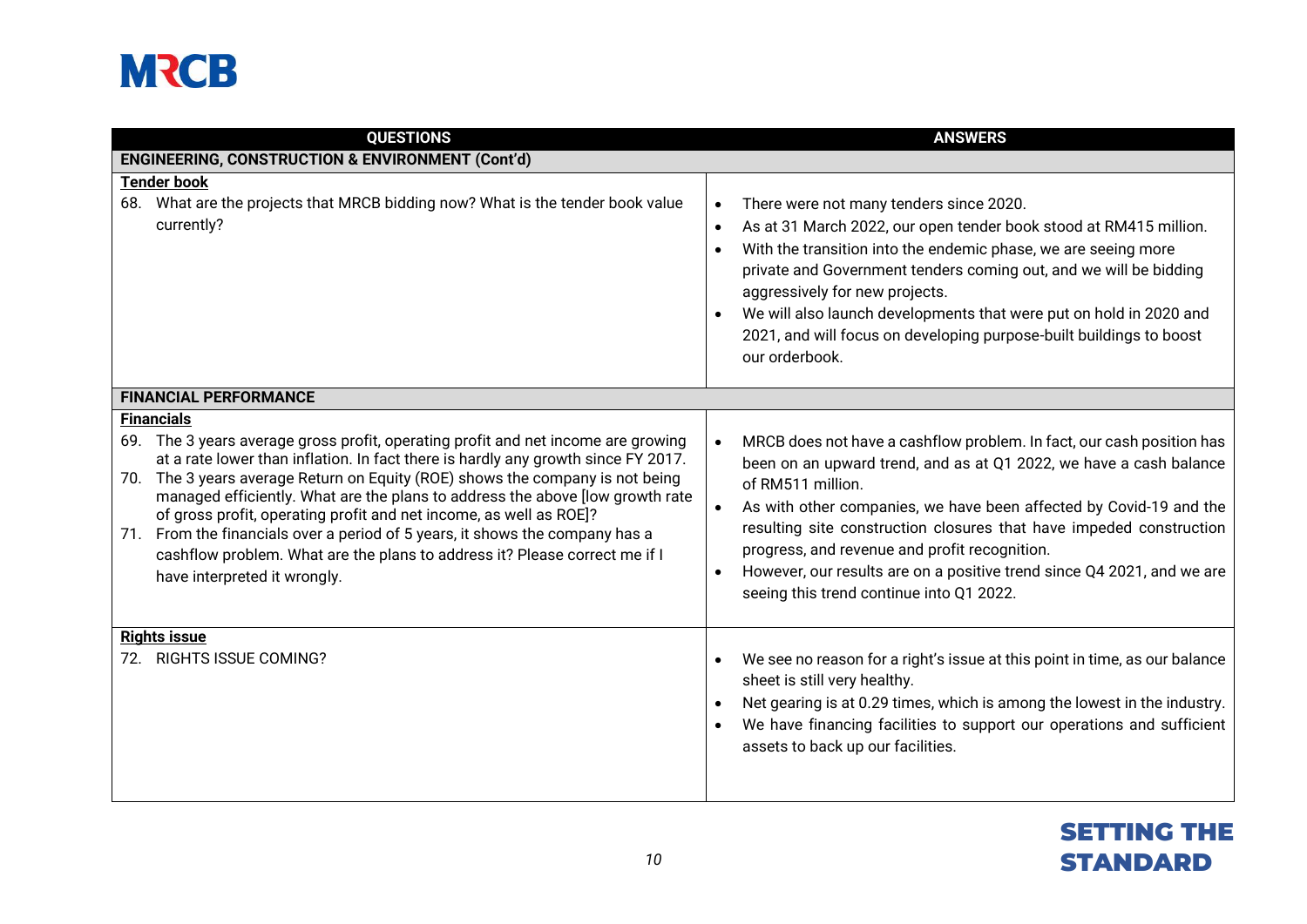| <b>QUESTIONS</b>                                                                                                                                                                                                                            | <b>ANSWERS</b>                                                                                                                                                                                                                                                                                                                                                                                                                                                                                                                                                                           |
|---------------------------------------------------------------------------------------------------------------------------------------------------------------------------------------------------------------------------------------------|------------------------------------------------------------------------------------------------------------------------------------------------------------------------------------------------------------------------------------------------------------------------------------------------------------------------------------------------------------------------------------------------------------------------------------------------------------------------------------------------------------------------------------------------------------------------------------------|
| <b>FINANCIAL PERFORMANCE (Cont'd)</b>                                                                                                                                                                                                       |                                                                                                                                                                                                                                                                                                                                                                                                                                                                                                                                                                                          |
| <b>Rising minimum wages and material costs</b>                                                                                                                                                                                              |                                                                                                                                                                                                                                                                                                                                                                                                                                                                                                                                                                                          |
| 73. Impact of cukai makmur, weak ringgit and RM1,500 min wage.any numbers to<br>be shared<br>74. What is the impact of higher building materials and RM1500 of minimum<br>wages to your bottom-line? Can the MRCB pass it on to the client? | The Company is still assessing the impact of Cukai Makmur on all<br>$\bullet$<br>relevant subsidiaries, and there is no definite number to be shared at<br>the moment.<br>Generally, the weak Ringgit does not have much impact on our material<br>$\bullet$<br>purchase as we have minimal foreign purchases.<br>The issue of minimum wage is very important to us and the country,<br>$\bullet$<br>and minimum wage has already been implemented in MRCB. We also<br>continue to review our workforce and their salaries to ensure we retain<br>talent and the Company is sustainable. |
| Foreign exchange exposure                                                                                                                                                                                                                   |                                                                                                                                                                                                                                                                                                                                                                                                                                                                                                                                                                                          |
| 75. for the foreign property development, how's the company fund the business?<br>by loan or cash. Weakning USDMYR will it impact the company financial                                                                                     | We generally borrow in Malaysian Ringgit to limit any exposure, and<br>$\bullet$<br>also hedge our forex.                                                                                                                                                                                                                                                                                                                                                                                                                                                                                |
| <b>Liquidated Ascertained Damages (LAD)</b>                                                                                                                                                                                                 |                                                                                                                                                                                                                                                                                                                                                                                                                                                                                                                                                                                          |
| 76. What is the estimated LAD due to delay for any project due to Covid 19? Will<br>MRCB able to recover back the LAD?                                                                                                                      | The Government, under the Covid-19 Act, has provided a provision for<br>$\bullet$<br>property developers to apply for Extension of Time (EOT).<br>MRCB has received the necessary EOT from the authorities for our<br>$\bullet$<br>property development projects and has no exposure to LADs for now.<br>For our construction projects with the Government, we have also been<br>granted the necessary EOTs.<br>We are still negotiating with the clients or the Government for the EOTs<br>$\bullet$<br>for other projects.                                                             |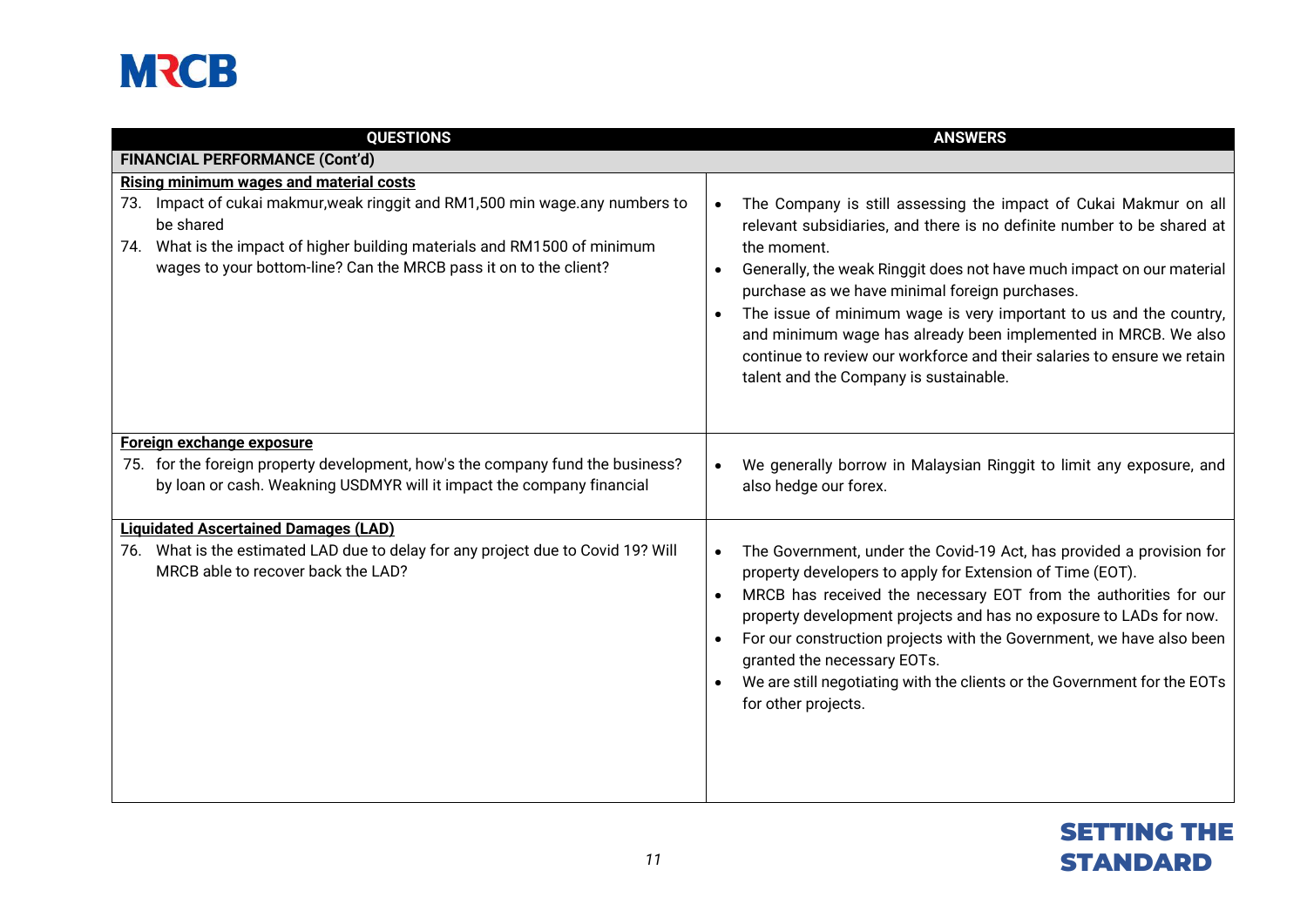| <b>QUESTIONS</b>                                                                                                                                                                                                                                                 | <b>ANSWERS</b>                                                                                                                                                                                                                                                                                                                                                                                                                                                                                                                                                                                                                                                                                                                                                                                                                                                                                                                                                  |
|------------------------------------------------------------------------------------------------------------------------------------------------------------------------------------------------------------------------------------------------------------------|-----------------------------------------------------------------------------------------------------------------------------------------------------------------------------------------------------------------------------------------------------------------------------------------------------------------------------------------------------------------------------------------------------------------------------------------------------------------------------------------------------------------------------------------------------------------------------------------------------------------------------------------------------------------------------------------------------------------------------------------------------------------------------------------------------------------------------------------------------------------------------------------------------------------------------------------------------------------|
| <b>FINANCIAL PERFORMANCE (Cont'd)</b>                                                                                                                                                                                                                            |                                                                                                                                                                                                                                                                                                                                                                                                                                                                                                                                                                                                                                                                                                                                                                                                                                                                                                                                                                 |
| <b>Share price</b>                                                                                                                                                                                                                                               |                                                                                                                                                                                                                                                                                                                                                                                                                                                                                                                                                                                                                                                                                                                                                                                                                                                                                                                                                                 |
| 77. MRCB share price is lying low and financial performance is not impressive.<br>What would company intends to overturn the situation?<br>Does board have plan to consolidate share to make the share price above RM<br>78.<br>1 to avoid penny stock discount? | The entire industry has been affected by the challenges brought about<br>$\bullet$<br>by Covid-19. Additionally, share prices are adversely impacted by<br>current uncertainties surrounding inflation and the disrupted supply<br>chain. For the past two years, the construction sector was further<br>impacted by restrictions that led to site closures that prevented<br>recognition of revenue and profits.<br>As part of our strategy to diversify away from concentration risk<br>within our existing operations, MRCB has been aggressively looking<br>into new growth areas that can provide sustainable revenues.<br>We have started to build a portfolio of new income streams, and<br>anticipate that these new businesses will bear fruit in the near future.<br>There is no plan for a share consolidation at the moment, and we are<br>currently focused on growing our revenue stream. However, if<br>circumstances permit, we may reconsider. |
| <b>Inflation</b>                                                                                                                                                                                                                                                 |                                                                                                                                                                                                                                                                                                                                                                                                                                                                                                                                                                                                                                                                                                                                                                                                                                                                                                                                                                 |
| 79. IMPACT OF INFLATION ON BUSINESS?                                                                                                                                                                                                                             | The company has taken a position of stockpiling, and began doing so<br>two years ago for specific projects. We also manage risks through price<br>hedging and forward purchases.<br>For new projects, we conduct the necessary due diligence and take into<br>consideration the project's life cycle and impact of any price<br>fluctuations.<br>We are cognizant that not all risk can be fully mitigated, and so these<br>risks are continuously being assessed to minimise any impacts.<br>We are using our best endeavour to impute the inflationary impact on<br>our projects.                                                                                                                                                                                                                                                                                                                                                                             |